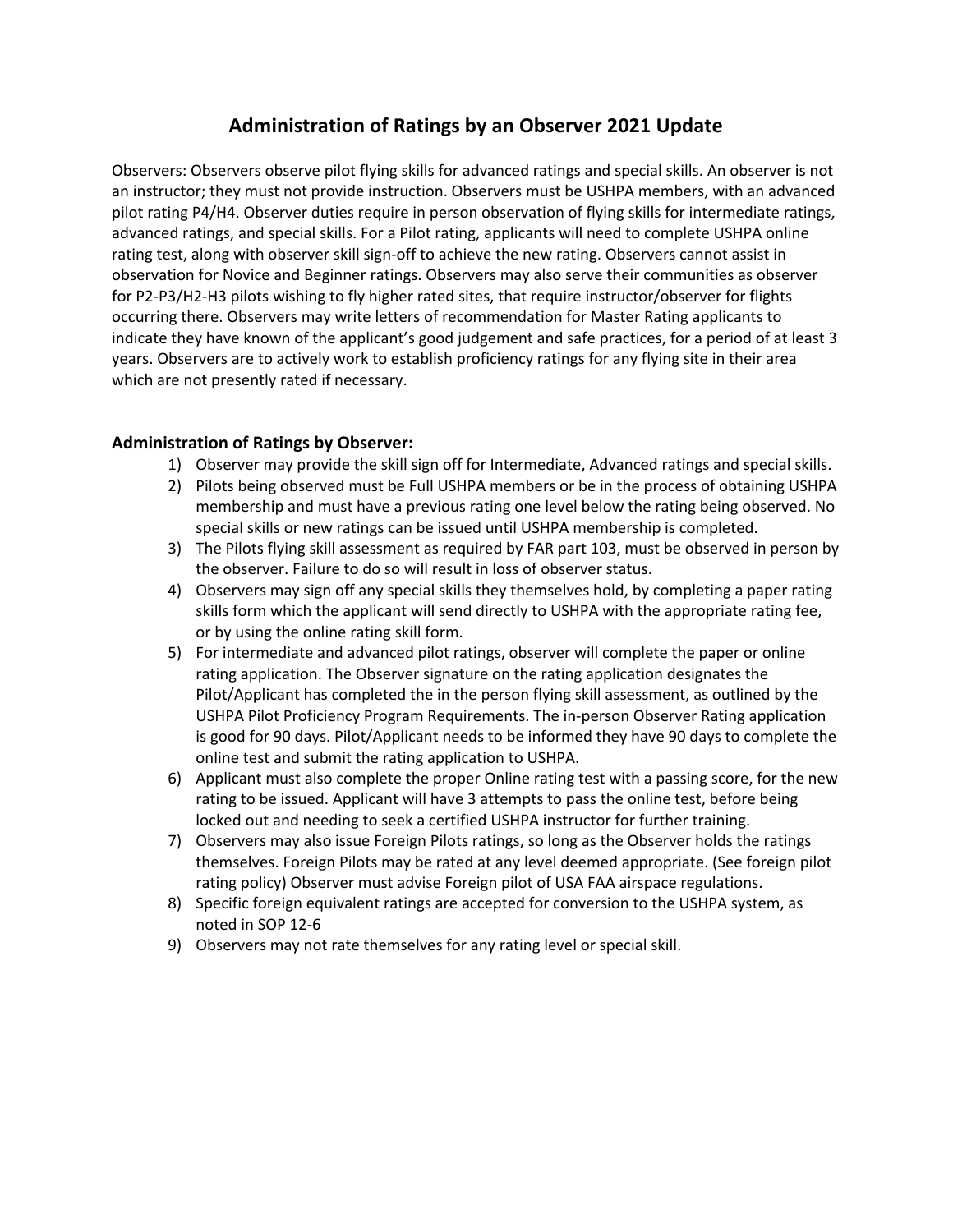## **How to become an Observer**

To become an observer, you will need to be an advanced pilot, with a minimum of 3 years flying the craft you intend to observe. You will need to have a USHPA admin of the same discipline submit into the appropriate USHPA Training and Certification Committee a request for an Observer Appointment. Committee will review the request and if deemed appropriate will submit request for appointment to the board for approval. Rating will be good for 2 years, before needing to repeat this process.

An Observer is not an instructor; they must not provide instruction to pilots/applicants. Observer is a special and important function of helping the USHPA membership evolve and grow in their flying skills. Observers are given the privilege to assist fellow USHPA members in the skills assessment part of the USHPA Pilot Proficiency Program without having to undergo formal instructor training. USHPA relies on your good judgement and presence in our communities to keep our pilots exceling in safe, responsible free-flight practices. Abuse of this privilege, such as not adhering to USHPA Rating Skill Requirements, or conducting non-in person signoffs can and will result in loss of the observer privilege. Observers should recommend to the pilot/applicant if pilot skills are deficient, that the pilot keep flying and learning or seek further instruction from a USHPA Certified Instructor. Our goal at USHPA is to keep free-flight alive in the USA, by creating safe, responsible pilots in our communities as an observer you agree to support and uphold that message and integrity.

Qualifications for becoming an Observer:

- 1) Be a current USHPA or Rogallo Member
- 2) Pilot for a minimum of 3 years in the discipline you intend to observe
- 3) Hold a P4/H4 advanced pilot rating
- 4) Obtain 1 Letter of recommendation from: Local USHPA Chapter, USHPA Instructor or USHPA Director
- 5) Be familiar with USHPA rating requirements, and willing to uphold them

Steps to get Observer Status:

- 1) Be a current USHPA or Rogallo member
- 2) Meet all observer qualifications
- 3) Obtain appointment request from any Admin of your discipline
	- a. Admin will need to verify your qualifications so have materials ready
- 4) Admin will submit request for appointment to Training and Certification Committee
- 5) T&C will review qualifications and submit request to the BOD for approval
	- a. Board meets monthly, observers can expect 30 to 60 days max for Observer status to be in effect from time of applying with a USHPA Admin if qualified

Duties of Observer:

- 1) Observe special skills in person/flight for USHPA members needing skill signoffs
- 2) Observe in person/flight pilot skills for intermediate and advanced pilot ratings.
- 3) Act as observer for pilots in your community who are skilled and ready to fly a higher rated site then their current pilot rating allows.
- 4) Write letters of recommendation for Master pilots they have observed for a minimum of 3 years.
- 5) Assist local chapters in establishing site proficiency ratings for any un-rated sites
- 6) Assist foreign rated pilots in becoming USHPA rated pilots